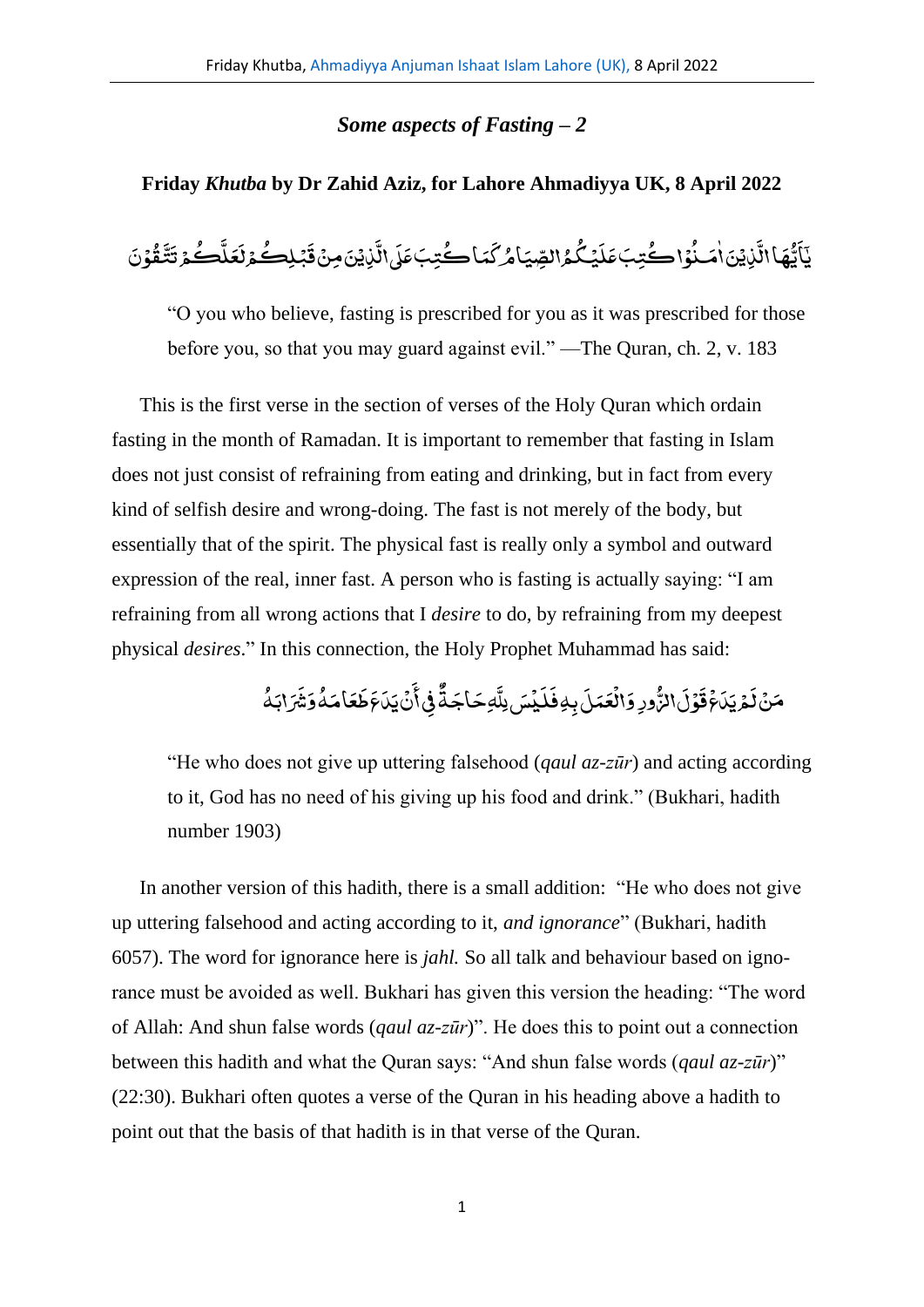There is something which people call the *niyyah* or "intention" of fasting. *Niyyah*  means *intention, aim* or *purpose* in the doing of a thing. But it is wrongly supposed that the *niyyah* of fasting consists of repeating certain words in which you state that you intend to keep the fast. On Ramadan timetables and other information about fasting, these words of *niyyah,* or intention to fast, are often quoted and these are supposed to be uttered when starting the fast. This expression of the intention by a set formula of words is unknown to the Holy Quran and the Hadith. Only in the case of voluntary fasting outside Ramadan, instances are reported in Hadith of making up the mind in daytime to fast, when nothing had been eaten up to that time (Bukhari, hadith 1924 and its chapter heading), which is understandable. But there is no question of expressing such intention in the month of Ramadan, when people know when they start the fast that they are fasting.

In Sahih Bukhari, there is a chapter in the book on Fasting which is headed: "He who fasts during Ramadan having faith (in Allah) and seeking His pleasure and **having an intention (***niyyah***)**."

The words of the Holy Prophet are then given, saying: "People will be raised up (on the Day of Judgment) according to their intentions (*niyyah*)." (Bukhari, heading above hadith 1901). Similar words also occur in Hadith in regard to other acts of worship. The meaning is that those who carry them out, for example, prayer or fasting, merely as a ritual, cannot benefit from them. Only those can benefit who understand their aim and purpose and try to achieve it. For them, the fasts can bring such spiritual progress that it protects them from committing sin. The aim or purpose of fasting is, according to the Quran, to make the fast: (1) a spiritual discipline, meaning to attain nearness to God and to have Him uppermost and closest in one's mind when performing any actions, (2) to make it a moral discipline, meaning to refrain from all evil, selfishness and greed, and (3) a means of feeling the deprivation that other people have to endure and to use your resources to alleviate their distress. So our *niyyah* of fasting is to ponder over what we wish to achieve through fasting.

There is a well-known hadith in Bukhari as follows:

2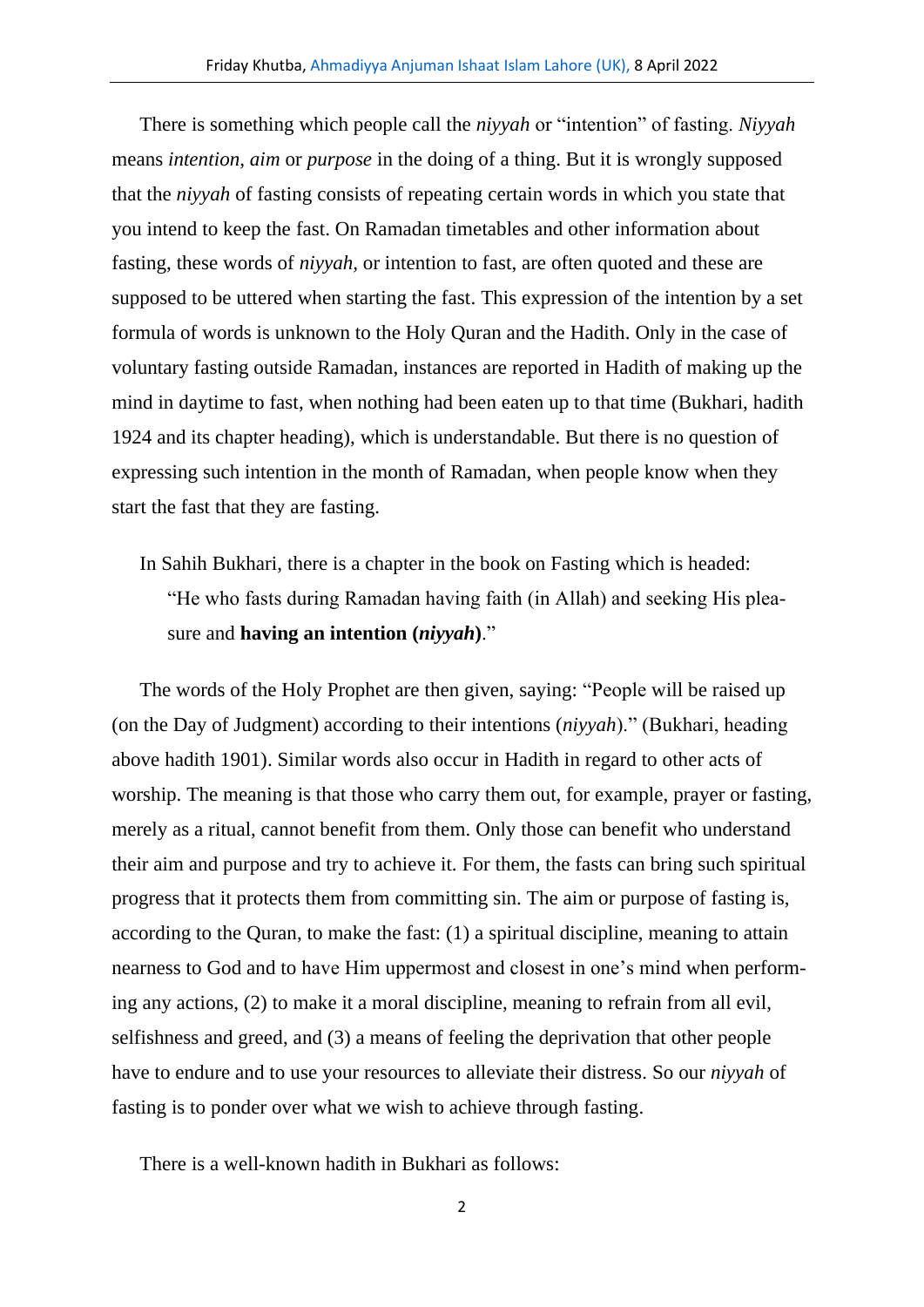"Fasting is an armour (or shield) with which one protects oneself; so let not him (who fasts) utter immodest (or foul) speech, nor let him act in an ignorant manner; and if a man quarrels with him or abuses him, he should say twice, I am fasting. And by Him in Whose hand is my soul, the odour of the mouth of one fasting is sweeter in the estimation of Allah than the odour of musk — he gives up his food and his drink and his (sexual) desire for My sake; fasting is for Me and I will grant its reward; and a virtue brings reward ten times like it." (hadith 1894, see also hadith 1904)

It is not refraining from food that makes the breath of the faster so sweet; it is refraining from foul speech and abuse and evil words and deeds of all kinds, so much so that he does not utter an offensive word even by way of retaliation. What reaches God is the **sweetness of behaviour** of the fasting person. Thus, a fasting person undergoes not only a physical discipline by curbing his bodily desires, the craving for food and drink, and the sex appetite, but he is actually required to undergo a direct moral discipline by avoiding all kinds of evil words and evil deeds. Note also here God saying that the person fasting is doing it "for Me". This means fasting to attain nearness to God, fasting purely for the purposes for which God has ordained fasting. If during fasting circumstances arise which could lead the fasting person away from the high objective he is seeking to attain, he should control his emotions and refrain from following them. In the sight of God, **the fast loses its value not only by taking food or drink but also by telling a lie,** using foul language, acting unfaithfully, or doing an evil deed.

Another well-known hadith in Bukhari runs as follows:

"When the month of Ramadan starts, the doors of heaven are opened and the doors of hell are closed, and the Satans are shackled in chains." (hadith 1899)

The opening of the doors of Paradise and the closing of the doors of hell are for those who benefit from the fasts of Ramadan, building in themselves the true spirit of Ramadan in their lives. The devils are **chained** for the one who keeps the fast because he **curbs** and **chains** his lower passions — the desires which the devil arouses to make

3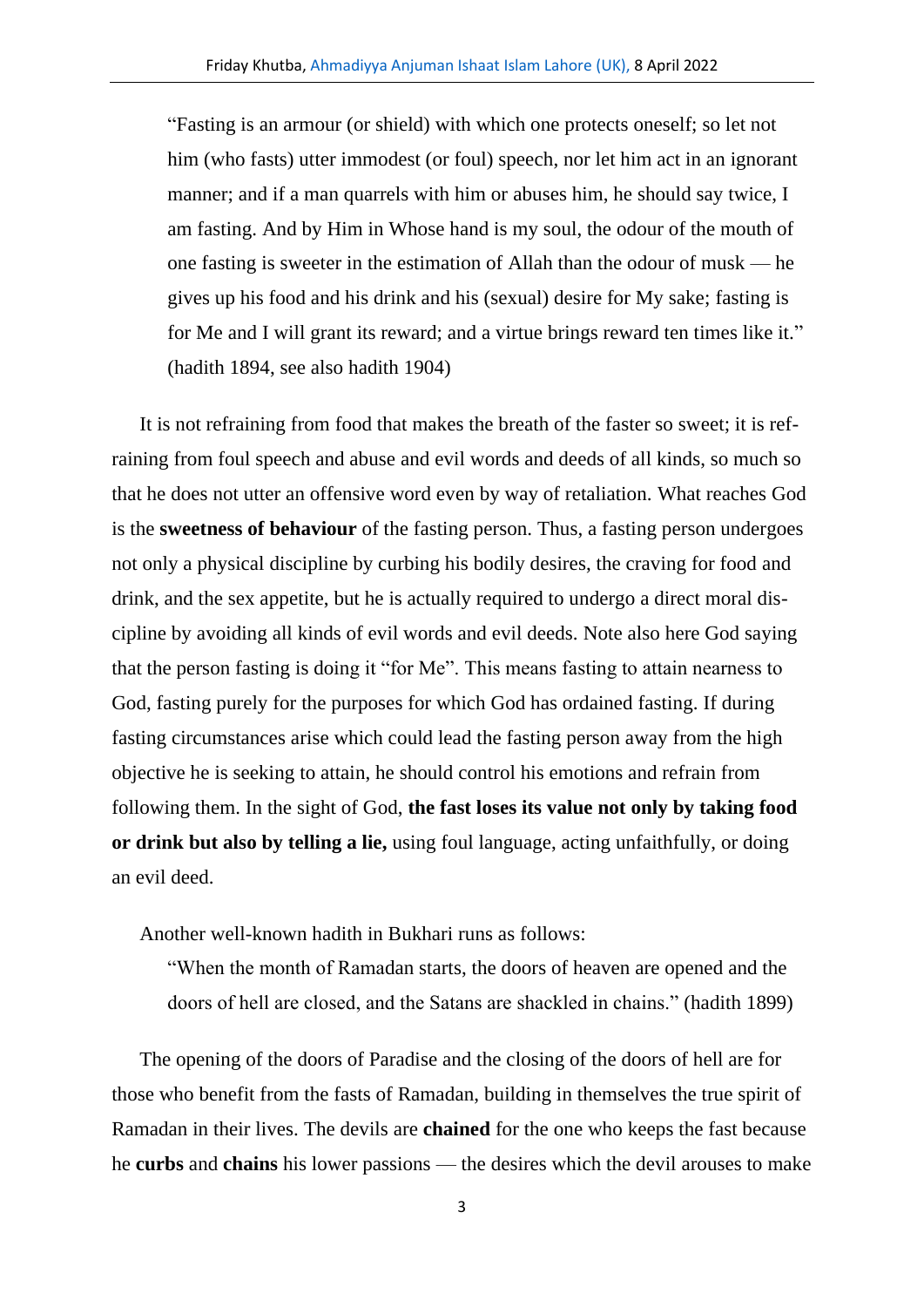a person fall into evil. The doors of Hell are **closed** on him because he **closes** the door on doing all evil which leads to hell. The doors of Heaven are **opened** for him because, by rising above physical desires and by devoting himself to the service of humanity, he **opens the door** to lead a new kind of life in this world. So it is by fasting in its true spirit that the fasting person himself or herself, by their own action, chains the devils, closes the doors of hell and opens the doors of heaven.

All the commandments of the Quran are meant for those who are full-grown and capable of understanding what they are doing and why. This also applies to the injunction relating to fasts. Minors should not fast, but the Caliph Umar is quoted as saying: "Even our children are fasting" (Bukhari, heading above h. 1960). The object may have been to habituate children to fasting. Otherwise, only such people are under obligation to fast who are physically fit and capable of understanding the purpose of fasting. There is no harm if children are asked to keep a few fasts in order to get them accustomed to it, provided there is no great hardship involved. However, the teachings of Islam do not require non-adults to fast.

As to what breaks the fast, the three things which a person should abstain from in fasting are eating, drinking and having sexual intercourse. If any of these three acts is done out of free will and intentionally during the fast, this would break the fast. But if done by mistake, which may be by forgetfulness or under the wrong impression that the fast has ended, the fast remains and must be completed. It is stated in a hadith:

"If he (the fasting person) forgets and eats or drinks, he should complete his fast, for Allah fed him and made him drink." (Bukhari, hadith 1933)

It is stated in traditional Islamic literature that if a fast is broken on a cloudy day, under the impression that the sun has set, and the sun then appears, then also the fast should be completed till sunset. It is not invalidated. In our modern times, this should not happen as we know what the present time is and we know from published timetables when the fast ends. However, mistakes are still possible and therefore this principle applies to such circumstances.